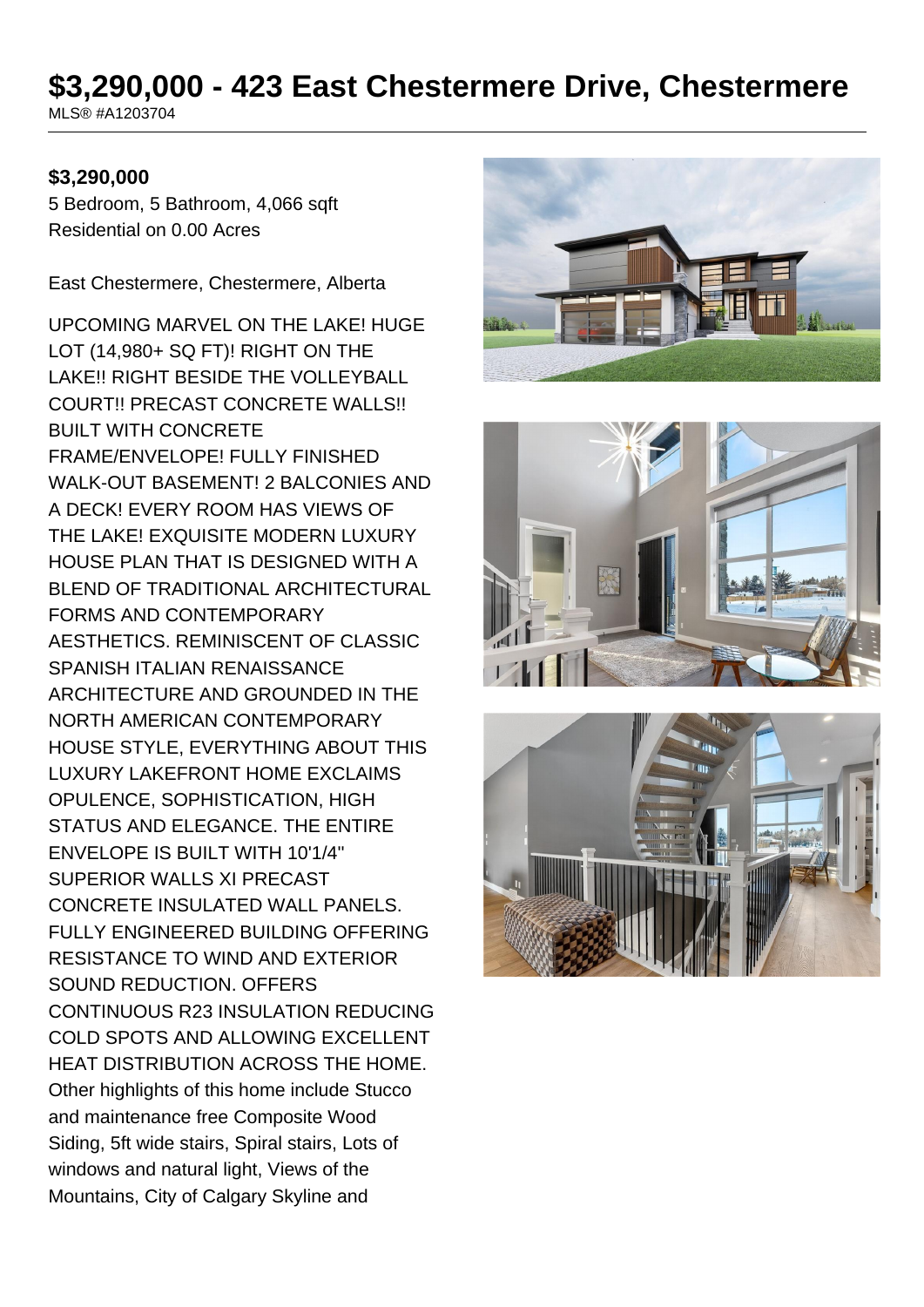Sunset, Modern Prairie style design. Offering over 5900 SQ FT of Quality Luxurious Living Space with up to 6 Bedrooms (Flex room in basement can be used as bedroom), 6 Baths and Attached Triple Garage! Every bedroom has DIRECT ACCESS TO A WASHROOM! Spacious foyer leads into this Gorgeous and Functional Open Floorplan Concept Home. Main floor offers a library/study (also can be used as a home office), half bath and a family room with fireplace and dining with access to your partially covered deck that overlooks the lake! The kitchen is a chef's delight featuring modern appliances, kitchen island and a spacious pantry. The upper level boasts 4 bedrooms, all of which have DIRECT ACCESS to a washroom and 3 of which that have their own W.I.C(s)!!! 2 bedrooms share a FULL bath while the other 2 are Masters with their own 5 PC ENSUITES and W.I.C(s)! The Grand Master however, has a personal balcony that faces the lake while the second master shares a balcony with another bedroom. You will also find a bonus room, half bath and laundry feature on the upper level! The FULLY FINISHED WALK-OUT BASEMENT is one of the highlight of this home, giving you DIRECT ACCESS to CHESTERMERE LAKE! Definitely a great spot to relax and unwind. The basement features a family room with fireplace, rec room with WET BAR and island, bedroom that is connected to a FULL bath (Jack and Jill) and a flex room that you can design or furnish to your liking! Get to live like a king in your very own Concrete Jungle right on the lake! Easy Access to Highways, Shopping, Schools, Parks and much more! GORGEOUS DESIGN! GREAT VALUE! AMAZING OPPORTUNITY!

Built in 2022

**Essential Information**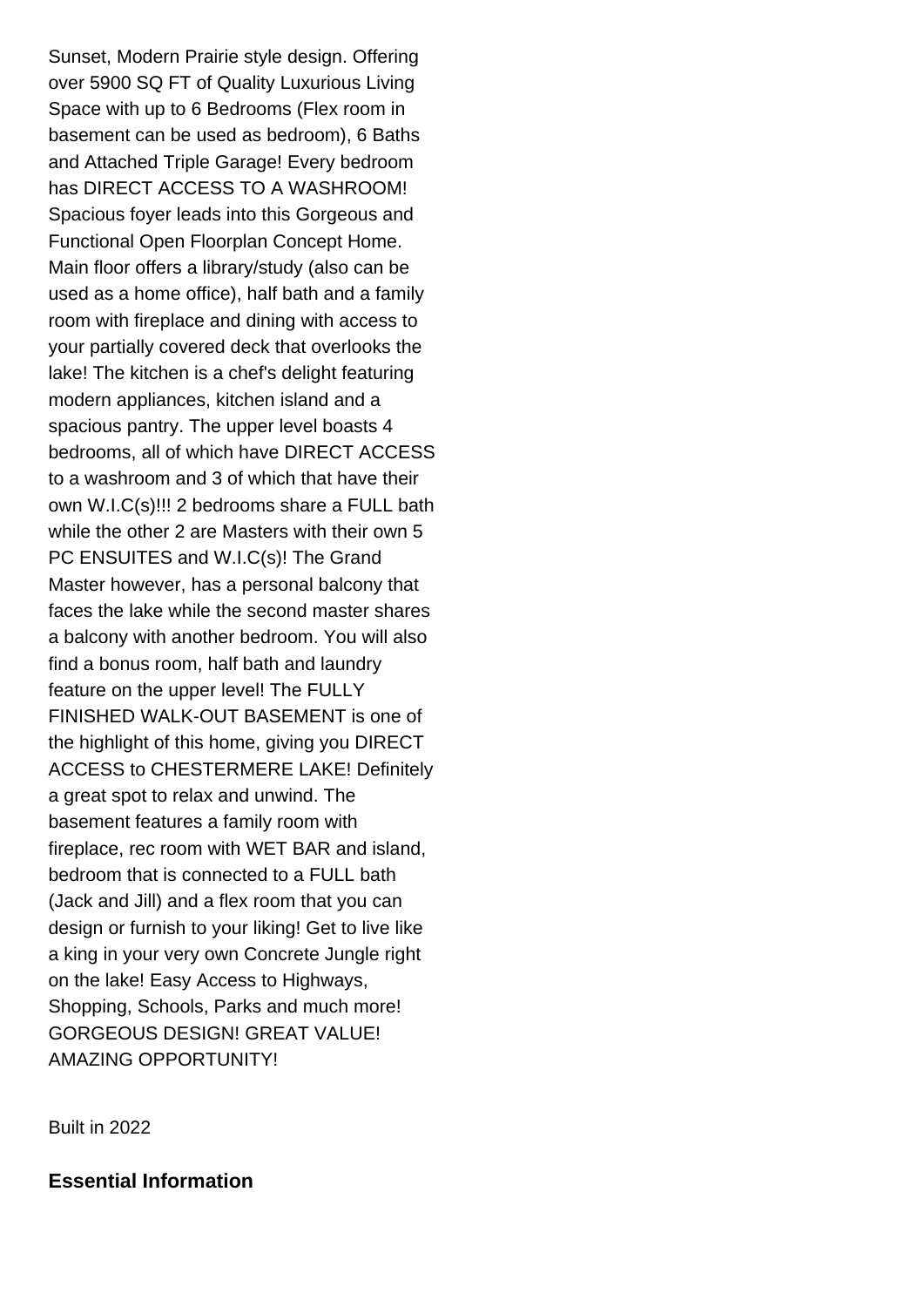| MLS@#                 | A1203704    |
|-----------------------|-------------|
| Price                 | \$3,290,000 |
| Bedrooms              | 5           |
| Bathrooms             | 5           |
| Full Baths            | 4           |
| Half Baths            | 2           |
| <b>Square Footage</b> | 4,066       |
| Lot SQFT              | 14,985      |
| <b>Year Built</b>     | 2022        |
| <b>Type</b>           | Residential |
| Sub-Type              | Detached    |
| <b>Style</b>          | 2 Storey    |
| <b>Status</b>         | Active      |

# **Community Information**

| <b>Address</b> | 423 East Chestermere Drive |
|----------------|----------------------------|
| Subdivision    | <b>East Chestermere</b>    |
| City           | Chestermere                |
| Province       | Alberta                    |
| Postal Code    | <b>T1X 1A4</b>             |
|                |                            |

# **Amenities**

| <b>Parking Spaces</b> | 6                             |
|-----------------------|-------------------------------|
| Parking               | <b>Triple Garage Attached</b> |
| # of Garages          | 3                             |
| Is Waterfront         | Yes                           |

# **Interior**

| Goods Included              | Kitchen Island, No Animal Home, No Smoking Home, Open Floorplan,<br>Pantry, Walk-In Closet(s), Wet Bar |
|-----------------------------|--------------------------------------------------------------------------------------------------------|
| Appliances                  | <b>See Remarks</b>                                                                                     |
| Heating                     | Forced Air, Natural Gas                                                                                |
| Cooling                     | <b>Central Air</b>                                                                                     |
| Has Basement                | Yes                                                                                                    |
| Fireplace                   | Yes                                                                                                    |
| # of Fireplaces             | 2                                                                                                      |
| <b>Fireplaces</b>           | Gas                                                                                                    |
| <b>Basement Development</b> | Finished, Full                                                                                         |
| <b>Basement Type</b>        | Finished, Full                                                                                         |